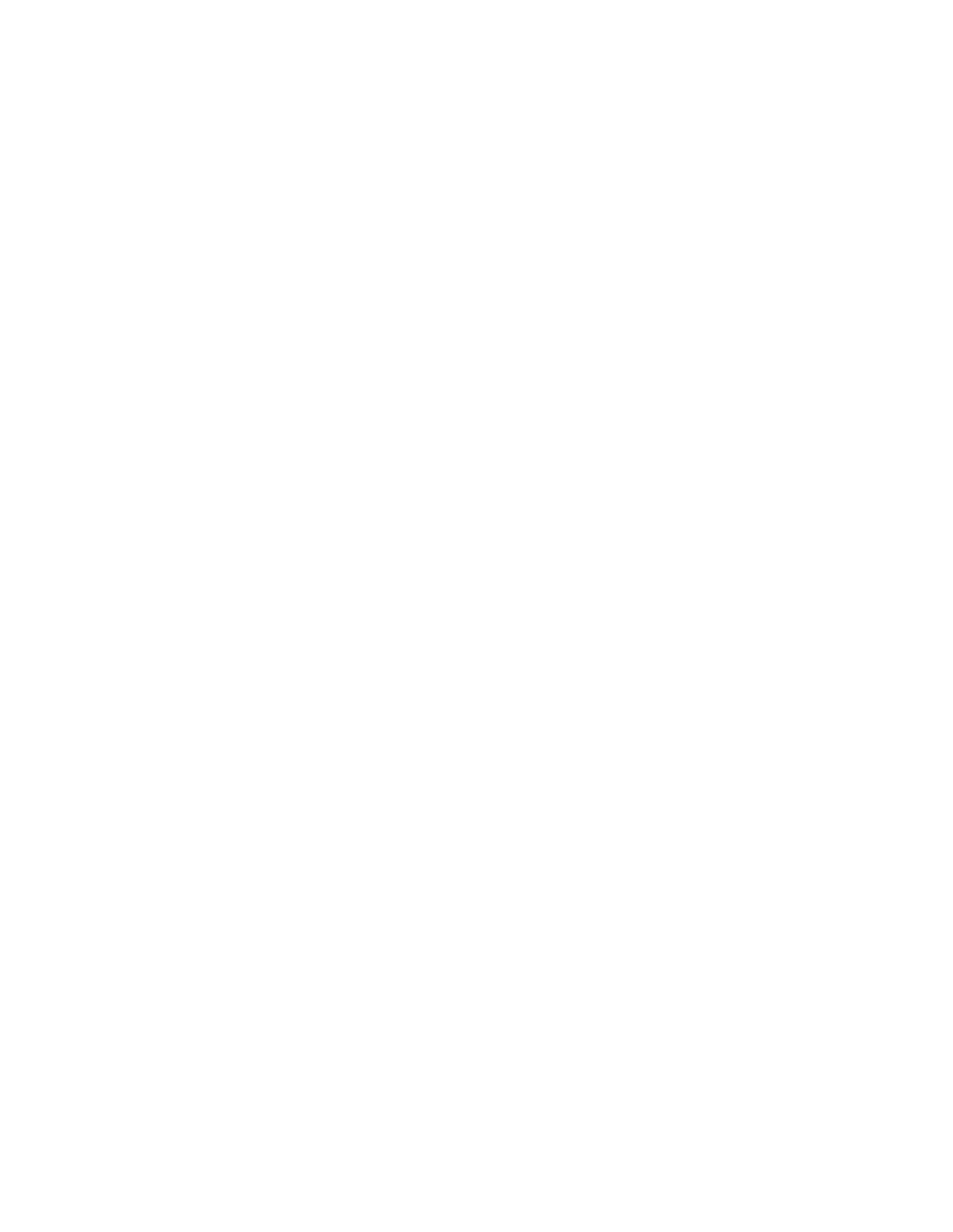## **Lakewide salmonid trends:**

Chinook: Stocking reductions for Chinook salmon were initiated in 1999, 2006, and again in 2013 to reduce the predation pressure on the alewife prey base. In 2014, 1.8 million Chinook were stocked in the lake. Michigan reduced Chinook stocking in 2014 by roughly 2/3 of their 2006 – 2012 mean while other states cut stocking to a lesser degree  $(5 – 24\%)$ .

Brown trout: 1.2 million brown trout were stocked lakewide in 2014 which was 83% of the previous 5 year mean; fewer browns were stocked in Michigan and Wisconsin waters relative to recent years.

Lake trout: Since 2007 the numbers of lake trout stocked have trended upward and are approaching the levels (3.53 million yearling equivalents) agreed to in the Fisheries Management Implementation Strategy for the Rehabilitation of Lake Trout in Lake Michigan (Dexter et al. 2011). In 2014, 3.19 million yearling equivalents were stocked (each fall fingerling equates to 0.4 yearling equivalents).

Rainbow trout: Stocking has remained consistent over the years and 1.9 million rainbows were stocked lakewide in 2014; 42% of these were planted in Indiana streams.

Coho salmon: Lakewide 2.38 million Coho were stocked in 2014, a slight decline compared to recent years. Seventy percent fewer Coho were stocked in Indiana streams compared to 2013.

Figure 1. Trends in stocking for the primary species of trout and salmon in Lake Michigan. Chart data (in millions) is provided in the accompanying table below.



## **Salmonid stocking in Lake Michigan, 1995 - 2014**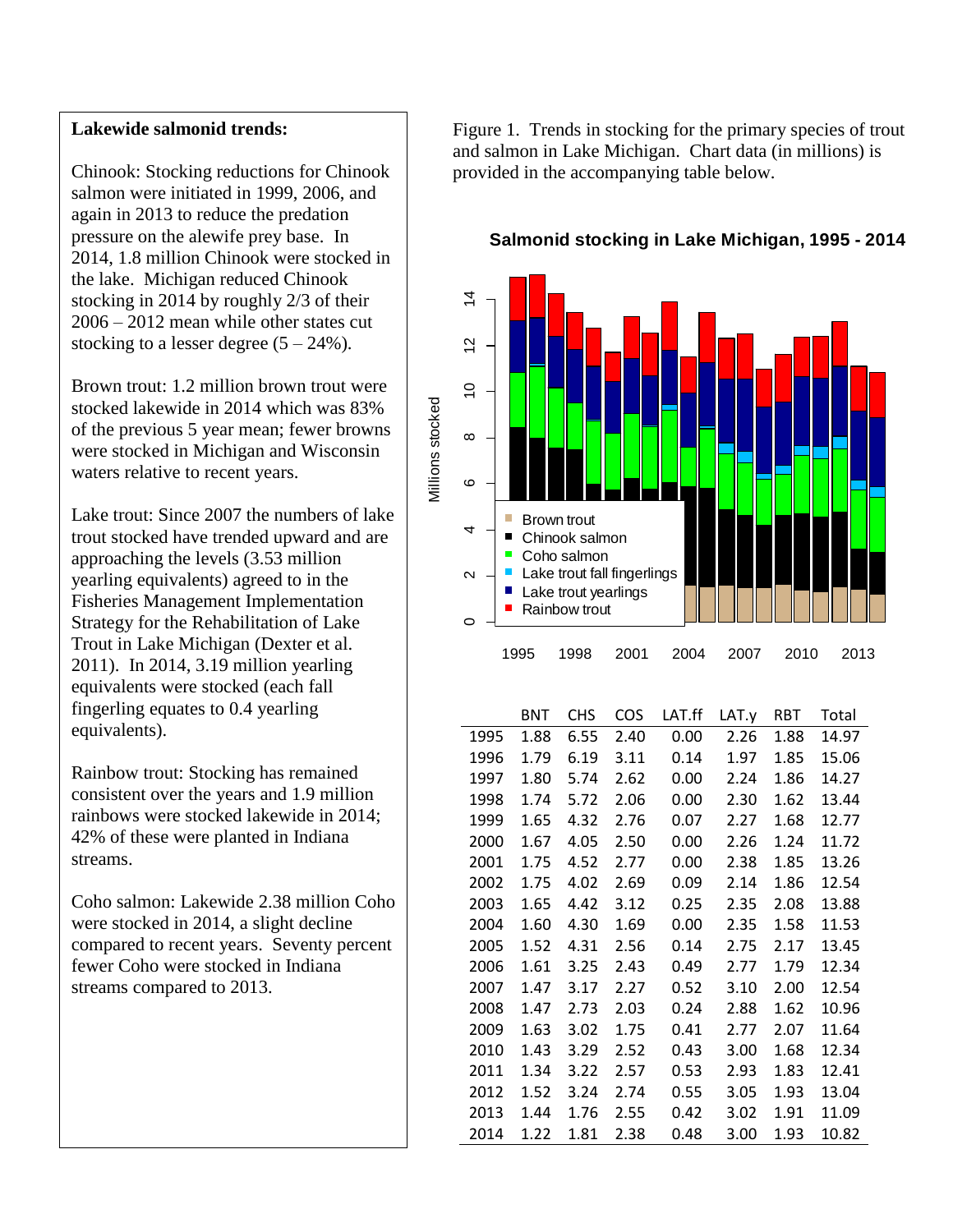## **Lake trout tagging and stocking locations:**

Per the *Implementation Strategy*, roughly 2/3 of the lake trout are stocked offshore in 1<sup>st</sup> Priority areas for rehabilitation efforts. These areas include reefs within the Northern Refuge (West Beaver, East Beaver, and Charlevoix Reef Complex groupings) and the Southern Refuge. The remaining 1/3 are stocked in 2nd Priority nearshore areas to support both recreational fisheries and rehabilitation efforts (Map 1).

Since 2010 all stocked lake trout have been marked with an adipose clip and a coded wire tag was implanted in the fish's snout. For yearling lake trout a unique CWT code was used for each lake trout strain, and stocking location. All  $1<sup>st</sup>$  Priority sites have distinct CWTs as do all  $2<sup>nd</sup>$  priority sites within each statistical district. Fall fingerlings are marked with a CWT code designating whether fish were planted on either the eastern or western shore of Lake Michigan. This tagging scheme was designed to facilitate analysis of the better performing strains and stocking locations from subsequent recoveries in assessment surveys, and commercial and recreational fisheries.

In 2014, 1.48 million lake trout were stocked in the Northern  $1<sup>st</sup>$  Priority sites and 0.74 million yearlings in the Southern Refuge 1<sup>st</sup> Priority sites. Nearshore areas  $(2<sup>nd</sup>$  Priority) received an additional 0.73 million yearlings and roughly 0.5 million fall fingerlings. Lake trout stocking data showing locations, strains, and CWT numbers are provided in Table 2.

Map 1. First and 2nd priority areas as described in *A Fisheries Management Implementation Strategy for the Rehabilitation of Lake Trout in Lake Michigan* (Dexter et al. 2011). Northern and Southern Refuges are indicated with shading and the gray lines subdivide the lake into statistical districts.

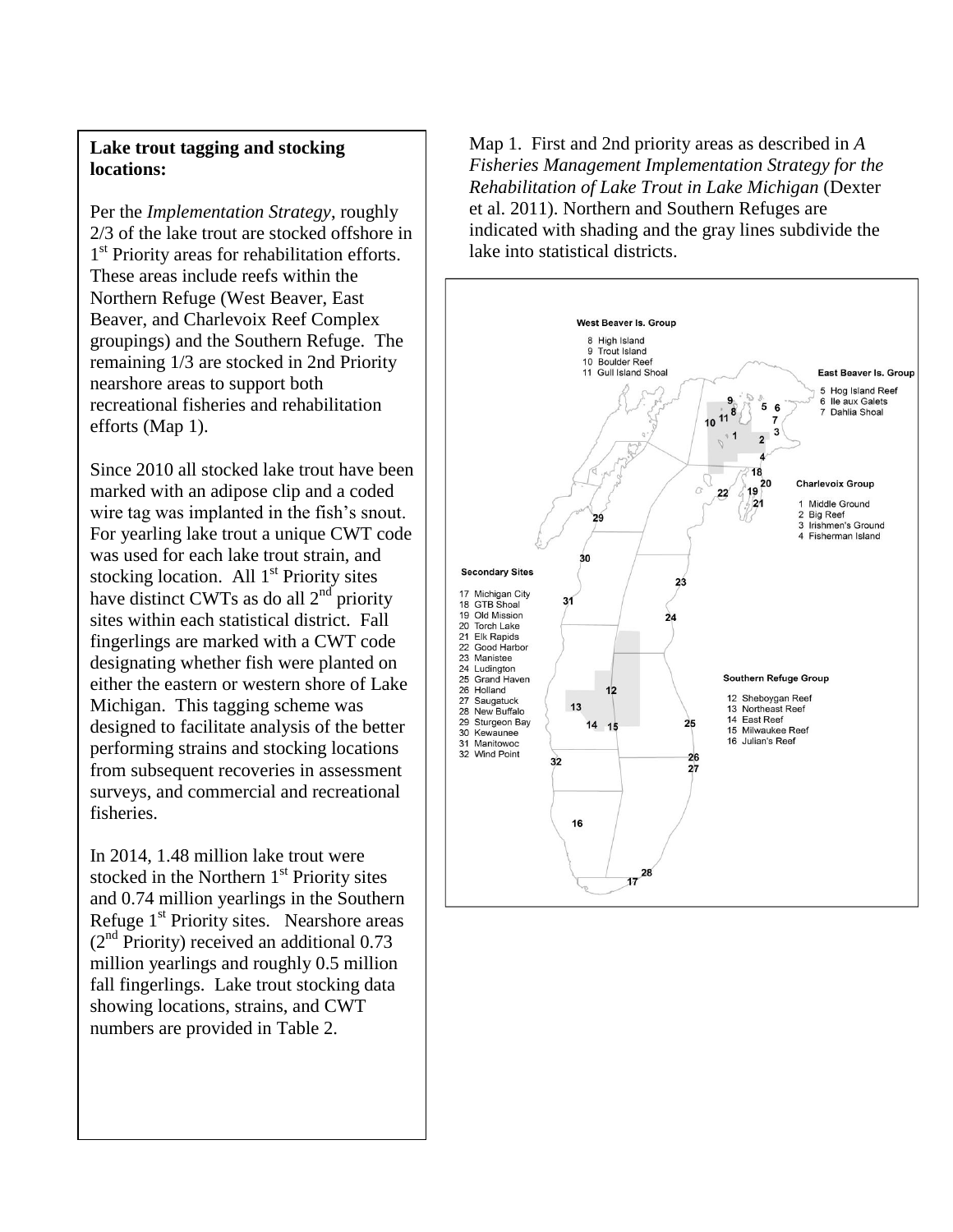| Priority and Group Area | <b>Stocking Site</b>            | Grid | Number<br>Stocked | Strain     | Life-<br><b>Stage</b> | <b>CWT</b><br>No. | Off/on<br>shore |
|-------------------------|---------------------------------|------|-------------------|------------|-----------------------|-------------------|-----------------|
| <b>First Priority</b>   |                                 |      |                   |            |                       |                   |                 |
| Northern Refuge         |                                 |      |                   |            |                       |                   |                 |
| West Beaver Group       | <b>Boulder Reef</b>             | 413  | 41,206            | <b>HPW</b> | Y                     | 640556            | Off             |
|                         | <b>Boulder Reef</b>             | 413  | 40,423            | <b>LLW</b> | Y                     | 640546            | Off             |
|                         | <b>Boulder Reef</b>             | 413  | 41,290            | <b>SLW</b> | Y                     | 640549            | Off             |
|                         | Gull Island Shoal               | 414  | 42,891            | <b>HPW</b> | Y                     | 640561            | Off             |
|                         | Gull Island Shoal               | 414  | 41,330            | <b>LLW</b> | $\mathbf Y$           | 640547            | Off             |
|                         | Gull Island Shoal               | 414  | 40,923            | <b>SLW</b> | $\mathbf Y$           | 640548            | Off             |
|                         | High Island                     | 314  | 40,911            | <b>HPW</b> | $\mathbf Y$           | 640558            | Off             |
|                         | High Island                     | 314  | 41,049            | <b>LLW</b> | $\mathbf Y$           | 640545            | Off             |
|                         | High Island                     | 314  | 40,816            | <b>SLW</b> | Y                     | 640550            | Off             |
|                         | <b>Trout Island</b>             | 314  | 41,137            | <b>HPW</b> | Y                     | 640554            | Off             |
|                         | <b>Trout Island</b>             | 314  | 41,029            | <b>LLW</b> | Y                     | 640543            | Off             |
|                         | <b>Trout Island</b>             | 314  | 41,396            | <b>SLW</b> | Y                     | 640553            | Off             |
| Northern Refuge         |                                 |      |                   |            |                       |                   |                 |
| East Beaver Group       | Dahlia Shoal                    | 417  | 68,706            | <b>HPW</b> | Y                     | 640533            | Off             |
|                         | Dahlia Shoal                    | 417  | 68,100            | <b>LLW</b> | Y                     | 640531            | Off             |
|                         | Dahlia Shoal                    | 417  | 67,019            | <b>SLW</b> | $\mathbf Y$           | 640534            | Off             |
|                         | Hog Island Reef                 | 317  | 69,033            | <b>HPW</b> | Y                     | 640528            | Off             |
|                         | Hog Island Reef                 | 317  | 68,685            | <b>LLW</b> | Y                     | 640530            | Off             |
|                         | Hog Island Reef                 | 317  | 68,325            | <b>SLW</b> | Y                     | 640535            | Off             |
|                         | Ile aux Galets                  | 317  | 69,435            | <b>HPW</b> | Y                     | 640532            | Off             |
|                         | Ile aux Galets                  | 317  | 68,796            | <b>LLW</b> | $\mathbf Y$           | 640529            | Off             |
|                         | Ile aux Galets                  | 317  | 68,762            | <b>SLW</b> | Y                     | 640536            | Off             |
| Northern Refuge         |                                 |      |                   |            |                       |                   |                 |
| Charlevoix Group        | Big Reef                        | 516  | 40,704            | <b>HPW</b> | Y                     | 640557            | Off             |
|                         | Big Reef                        | 516  | 40,645            | <b>LLW</b> | Y                     | 640544            | Off             |
|                         | <b>Big Reef</b>                 | 516  | 41,241            | <b>SLW</b> | Y                     | 640551            | Off             |
|                         | Irishmen's Ground               | 517  | 41,955            | <b>HPW</b> | Y                     | 640567            | On              |
|                         | Irishmen's Ground               | 517  | 40,887            | <b>LLW</b> | $\mathbf Y$           | 640542            | Off             |
|                         | Irishmen's Ground               | 517  | 41,164            | <b>SLW</b> | Y                     | 640568            | On              |
|                         | Middle Ground                   | 514  | 40,832            | <b>HPW</b> | Y                     | 640541            | Off             |
|                         | Middle Ground                   | 514  | 40,958            | <b>LLW</b> | Y                     | 640555            | Off             |
|                         | Middle Ground                   | 514  | 41,291            | <b>SLW</b> | Y                     | 640552            | Off             |
|                         | <b>First Priority</b>           |      |                   |            |                       |                   |                 |
|                         | <b>Northern Refuge Subtotal</b> |      | 1,480,939         |            | Y                     |                   |                 |

Table 2. Total number of USFWS lake trout yearlings (Y) and fall fingerlings (FF) stocked in each priority stocking area within Lake Michigan in 2014. Strains stocked include Lewis Lake (LLW), Parry Sound (HPW), Seneca Lake (SLW), and Klondike Reef (SKW).